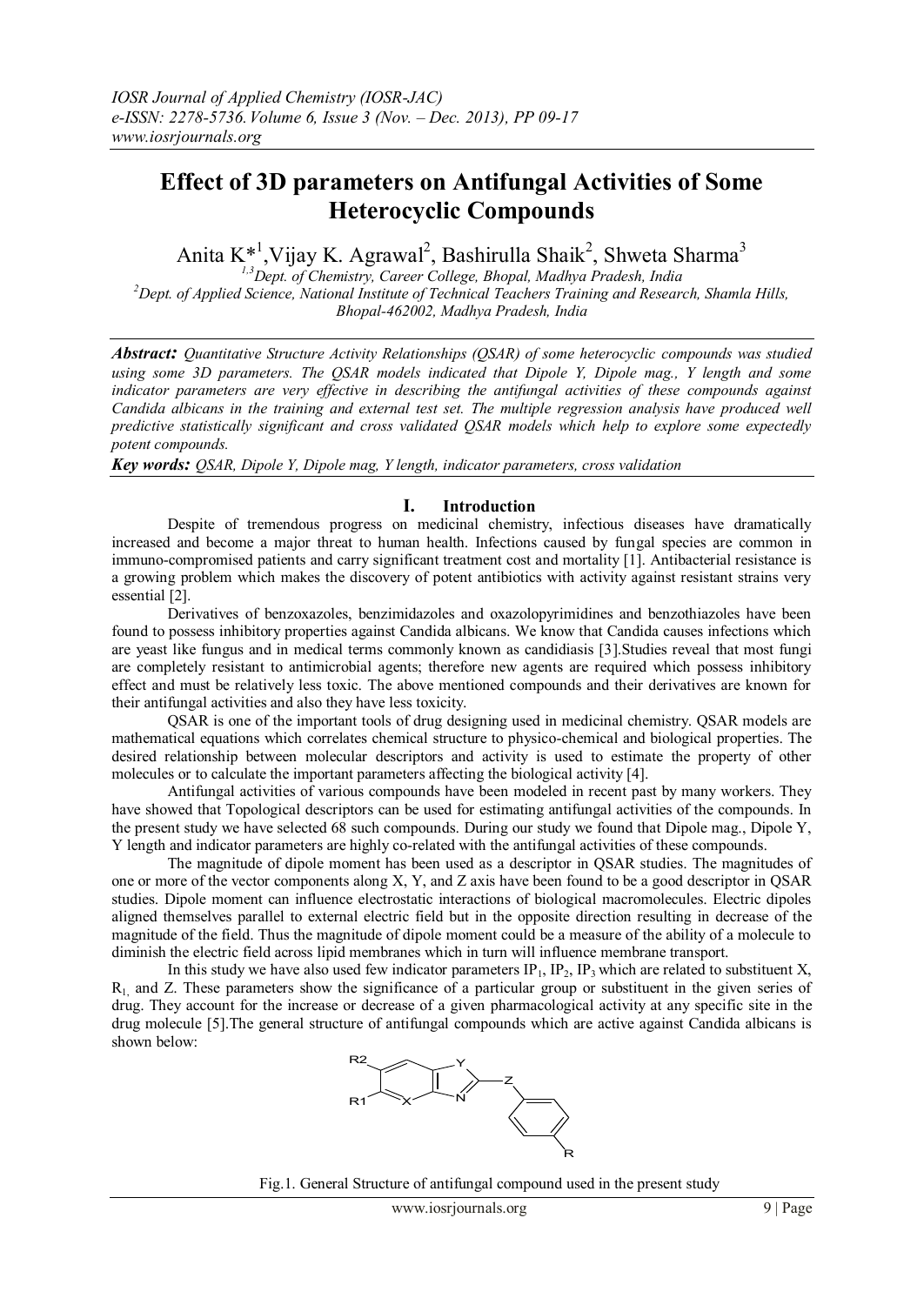## **II. Experimental**

Quantitative Structure Activity Relationship (QSAR) modeling establishes a quantitative correlation between chemical structure and biological activity [6]. In the present study we have considered 68 compounds having antifungal activities against Candida albicans which have been represented in terms of log 1/C values,where C is the molar concentration of a compound and log 1/C is the dependent variable that defines the biological parameter for QSAR equations.Activities of these compounds have been taken from literature [7]. The structural details of compounds used in the present study are given in Table 1.

In order to obtain a validated QSAR model for meaningful predictions, the data set should be divided into training and test sets. The dataset is divided into a training set and a test set molecules on the basis of chemical and biological diversity using the random selection method. Accelry's Discovery Studio software has been used for calculation of the descriptors. These calculated descriptorsinclude: the energy value of LUMO (Lowest Unoccupied Molecular Orbital), Dipole mag., Dipole Y, Jurs FNSA 3, PMI X, Shadow Y length, Shadow YZ. From the descriptors calculated useful descriptors were selected by variable selection procedure of multiple regression analysis using NCSS software [8]. A relationship between independent and dependent variables (calculated parameters and biological activities) were determined statistically using regression analysis. Linear regression is achieved by fitting a best-fit straight line to the data using the least square method. The quality of fit for a regression equation was assessed relative to its correlation coefficient and standard deviation. The F value represents the level of statistical significance of the regression. Quality of selected models was further ascertained to select the best model from cross-validated squared correlation coefficient( $r^2$ ).

The model validation is done to test the stability and predictive ability of the QSAR models. The developed models were validated by internal validation using leave-one-out method [9]. For calculating  $r^2$  each molecule in the training set was eliminated once and the activity of the eliminated molecule was predicted by using the model developed by the remaining molecules. The predictive power of the selected model was also confirmed by external cross validation of test set compounds which is denoted by  $R^2$ pred.

#### **III. Results and Discussion**

The structural details of the compounds used in the present study along with log 1/C values of compounds have been presented in Table 1. Correlation matrix showing relatedness among parameters and activity is presented in Table 2. A close look at this table reveals that the dipole Y is the only parameter which is suitable for modeling the anti-fungal activity. Thecalculated parameters also contain three indicator parameters  $IP_1$ ,  $IP_2$ , and  $IP_3$ .  $IP_1$  has been given a value of 1 when N is present at X otherwise its value is assigned as zero. IP<sub>2</sub> has been assigned a value of unity if  $R_1$  contains -NO<sub>2</sub>, otherwise its value is zero and similarly IP<sub>3</sub> has given a value of 1 if  $Z$  contains - CH<sub>2</sub> otherwise its value is zero. The correlation matrix indicated good correlation of antifungal activity with indicator parameter  $IP_2$ . However, this correlation has a lower magnitude than the previous one. The data was subjected to regression analysis and statistically significant correlations obtained have been reported in Table 3.

One variable model (model 6, Table 3)

 $log 1/C = 0.0923 \ (\pm 0.0088) \ D.Y + 4.0999$  [1]

 $N = 55$ ,  $R^2 = 0.6744$ ,  $R_A^2 = 0.6683$ ,  $Se = 0.0308$ ,  $F = 109.779$ ,  $Q = 26.6629$ 

The best one parametric model contains Dipole Y for which the  $R^2$  value comes to be0.6744.

Two variable model (model 10, Table 3)

log  $1/C = 0.0866 \ (\pm 0.0078) \ D.Y+0.1197(\pm 0.0282) \ Y \ length+3.2002$  [2]

 $N = 55$ ,  $R^2 = 0.7580$ ,  $R^2$ <sub>A</sub> = 0.7487, Se = 0.0268, F = 81.438, Q = 32.4863 The systematic addition of Y length and indicator parameters gave five bi-parametric correlations which were found to be statistically better than the mono parametric correlations. However the best bi parametric model contains dipole Y and Y length. The  $R^2$  for this model comes out to be 0. 7580. The adjusted  $R^2$  for this model is0.7487 which clearly indicates that addition of Y length is justified.

Three variable model (model 15, Table 3)

 $log 1/C = 0.0590$  ( $\pm 0.0085$ ) D.Y+0.1946 ( $\pm 0.0408$ ) IP<sub>2</sub>+ 0.1703 ( $\pm$ 0.0335) IP<sub>3</sub>+4.0516 [3]  $N = 55$ ,  $R^2 = 0.8242$ ,  $R^2$ <sub>A</sub> = 0.8138, Se = 0.0231, F = 79.691, Q = 39.3011 Four variable model (model 19, Table 3)  $log 1/C = 0.0462$  ( $\pm 0.0078$ ) D.Y+0.1532 ( $\pm 0.0346$ ) IP<sub>1</sub>+  $0.2556 \ (\pm 0.0376) \ \text{IP}_2+0.1974 \ (\pm 0.0293) \ \text{IP}_3+4.0217$  [4]  $N = 55$ ,  $R^2 = 0.8736$ ,  $R^2$ <sub>A</sub> = 0.8635, Se = 0.0197, F = 86.409, Q = 47.4450 Five variable model (model 21, Table 3)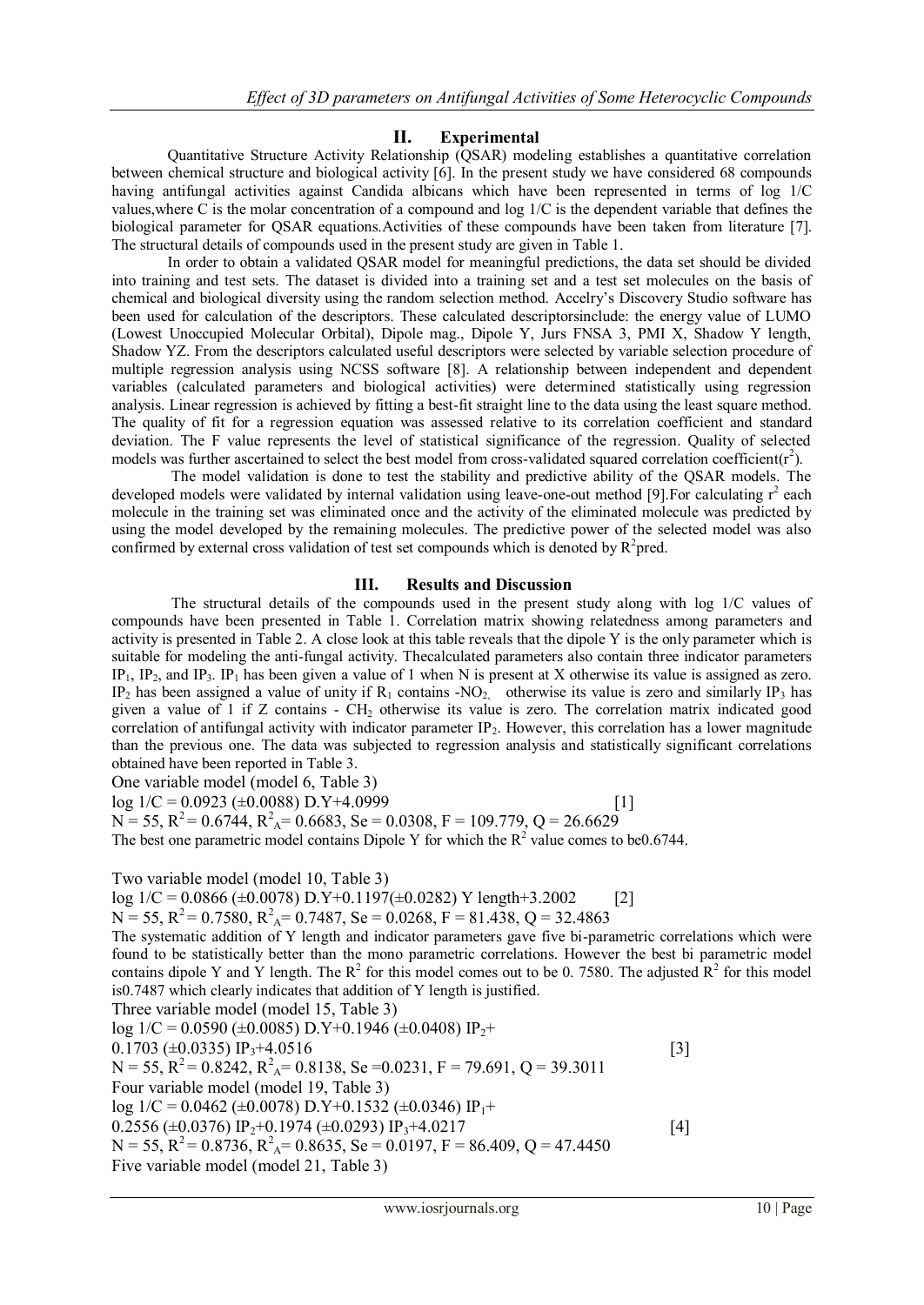$log 1/C = 0.0483(\pm 0.0068)D_Y+0.1960(\pm 0.0318)IP_1+0.2146(\pm 0.0341)IP_2+$ 0.1508 ( $\pm$ 0.0278) IP<sub>3</sub>+0.0935 ( $\pm$ 0.0225) Y length+3.3253 [5]  $N = 55$ ,  $R^2 = 0.9065$ ,  $R^2$ <sub>A</sub> = 0.8970, Se = 0.0172, F = 95.030, Q = 55.3548 Six variable model (model 22, Table 3)  $\log 1/C = -0.0254 \ (\pm 0.0054) \ D$ . mag+0.0449 ( $\pm 0.0057$ ) D.Y+0.2289 ( $\pm 0.0276$ ) IP<sub>1</sub>+0.2869 ( $\pm 0.0325$ )  $IP_2+0.1553(\pm 0.0233) IP_3+$  $0.1249 \ (\pm 0.0200) \ Y \ length+3.1396$  [6]

 $N = 55$ ,  $R^2 = 0.9358$ ,  $R_A^2 = 0.9278$ ,  $Se = 0.0144$ ,  $F = 116.576$ ,  $Q = 67.1783$ 

Further improvement in  $\mathbb{R}^2$  and adjusted  $\mathbb{R}^2$  is observed in the three, four, five and six parametric models. The  $R^2$ and adj.  $R^2$  values for the six parametric model containing dipole mag., dipole Y, Y length, IP<sub>1</sub>, IP<sub>2</sub>, and IP<sub>3</sub> have come out to be 0.9358and 0.9278 respectively and the Q value [10-11] has come out to be 67.18. From these values we can infer that the six parametric model is the best for modeling the present set of compounds.

The observed activity has been plotted against estimated activity and such comparison is demonstrated in Figure 1. The predictive power of the model has come out to be 0.9359 suggesting that the model can explain 94% of the activity values. Further confirmation is obtained by estimating the log 1/C values of present set of compounds using model22 (Table 4).The predicted log 1/C values are in good agreement with observed values showing that the proposed model is best suited for estimating log 1/C values of present set of compounds. On the basis of cross validated parameters (Table 5) the six parametric model discussed above is found to the best model for which the cross validated  $R^2$  value comes out to be 0.9314 (Table 5).

Lowest value of PSE, S<sub>PRESS</sub> and PRESS/ SSY further confirmed our findings. .The ratio PRESS/SSY can be used to calculate approximate confidence intervals of prediction of new compounds. To be a reasonable and significant QSAR model the ratio PRES/SSY should be less than 0.4 (PRESS/SSY <0.4) and the value of this ratio smaller than 0.1 indicates an excellent model. From Table 5 it is clear that the six parametric model (model no.22, eqn. 6) have the PRESS/SSY less than 0.1 indicating that this model have best predicting capacity.  $R^2_{\text{CV}}$  is the cross validated squared correlation coefficient. The highest  $R^2_{\text{CV}}$  value for model 22 (eqn. 6) further confirms our predictions. The two important cross-validation parameters Uncertainty in prediction (SPRESS) and Predictive squared error (PSE) were also calculated. There is no co linearity among the used parameters which has been established by ridge analysis as well as variance inflation factor calculated from the model (Table 6, Fig. 2 & Fig. 3). .The parameters whose VIF value is greater than 10 will show co linearity. A perusal of this table shows that in all the cases VIF are less than 10 which mean that all the proposed models reported by us are free from co linearity. Similarly if  $\lambda$  (Eigen value) is found to be greater than 5 then the model will suffer from co linearity. The Table 6 shows that for all the parameters  $\lambda$  is less than 5. Therefore, from this point of view also proposed models are free from the defect of co linearity. Another test for co linearity is condition number (k) if its value is found to be  $>100$  then the co linearity exists but the values reported in Table 6 indicates that the values are <100. Tolerance value (T) equal to1or less indicates absence of co linearity. Table 6 indicates that all the above mentioned parameters or models discussed in the study are free from multi co linearity.

External cross-validation of log 1/C value of test set is done to validate the best model obtained from training set. The results are reported in Table 5.It is clearly visible from the table that estimated activities are in good agreement with the observed activities. Therefore model 22can be used for modeling the log 1/C activity of the present set of compounds. The correlation potential for the test set is 0.934 which is reported in Figure 1.

#### **IV. Conclusions**

On the basis of above discussion following conclusions can be drawn.

- 1. Dipole Y is a parameter which can model the anti-fungal activity of present set compounds along with indicator parameters, Y length and dipole mag..
- 2. Coefficient for Dipole Y and Y length is positive suggesting that a higher value of dipole Y and Y length will favour the log 1/C activity.
- 3. Negative coefficient of dipole mag suggests that it has retarding effect towards the log1/C values, hence in future designing of potent compounds their lower values will give better results.
- 4. Since all the indicator parameters have positive coefficients presence of N at X, presence of -NO<sub>2</sub> at R<sub>1</sub> and presence of -CH<sup>2</sup> at Z is essential for exhibition of anti-fungal activity of the present set of compounds Therefore, while designing new antifungal agents of this series they should be retained.

#### **Acknowledgement**

One of the authors (Anita K.) is very thankful to University Grant Commission New Delhi for providing financial support (F.No.Ms-132/102003/11-12 CRO).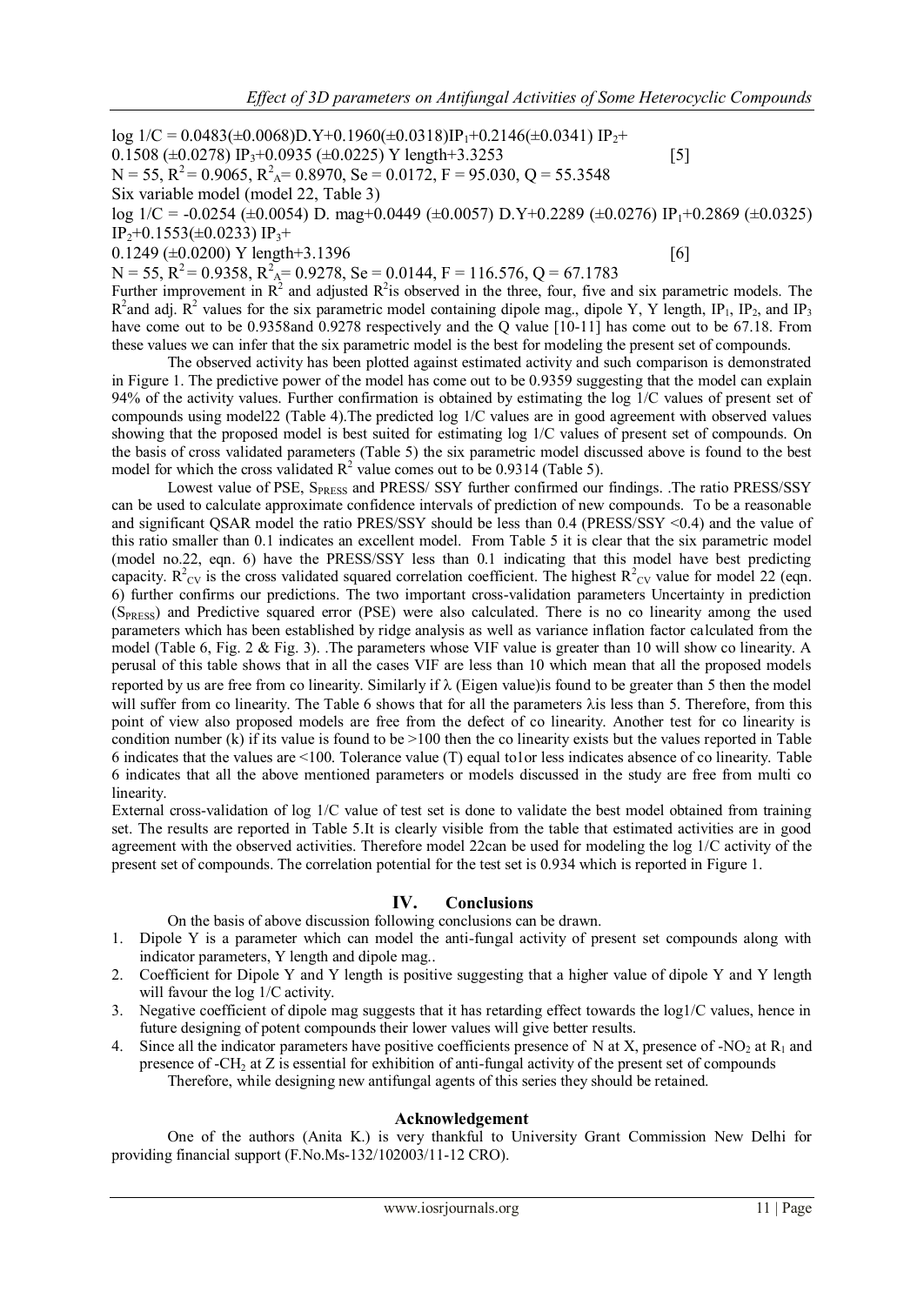#### **References**

- [1]. K.G. Yu, C.H. Li, Zhou,J.L. Diao, (2009),Study on the synthesis and antimicrobial activity of novel cationic porphyrins Chin.Chem. Lett.20,411-414
- [2]. I.R. Ezabadi,C. Camoutsis,P. Zoumpoulakis,A. Geronikaki,M. Socovic,J. Clamocilija,A. Ciric,(2008), Sulfonamide-1,2,4-triazole derivatives as antifungal and antibacterial agents.Synthesis, Biological evaluation, Lipophilicity and Conformational Studies,Bioorg.Med.Che. 16, 1150-1161.
- [3]. [http://www.emedicine.com/emerg/byname/candidiasis.htm.](http://www.emedicine.com/emerg/byname/candidiasis.htm)
- [4]. C. Hanch,T.J. Fujita,(1964), A method for the correlation of biological activity and chemical Structure,Am.Chem.Soc. 86, 1616- 1626.
- [5]. V.K.Agrawal,K.Mishra,R.Sharma,P.V.Khadikar, (2004**)**, Topological estimation of cytotoxic activity of some anti- HIV Agents: HEPT Analogues, J. Chem. Sci., 116 (2),93.
- [6]. Oleg, A.Costescu, M.V.Diudea, B.Parv, (2006), QSAR modeling of antifungal activity of some heterocyclic compounds, CROATICA CHEMICA ACTA*,* 79, (3), 483, 17-20.
- [7]. X.Y.Yao,J.P.Panaye,J.P.Doucet,R.S.Zang, H.F.Chen, N.C.Liu,Hu Z.D., B.T.Fan, (2004), Comparative study of QSAR/QSPR correlations using support vector machines, radial basis function neural networks and multiple linear regression, J. Chem. Inf. Comput. Sci.,44,1257**.**
- [8]. NCSS, Kaysville Utah[, www.ncss.com](http://www.ncss.com/)
- [9]. S.Chaterjee,A.S.Hadi, B Price, (2000), Regression Analysis by Examples, 3rd Ed. Wiley: New York.
- [10]. L.Pogliani, (1994),Structure property relationships of amino acids and some dipeptides,Amino Acids, 6, 141-153.
- [11]. L.Pogliani,(1996), Modeling with Special Descriptors Derived from a Medium-Sized Set of Connectivity Indices, J. Phys. Chem., 100, 18065-18077**.**

#### **Table 1. The structural details of compounds used in the present study and their experimental log1/C values**

Compd. No. X Y Z R R<sup>1</sup> R<sup>2</sup> log1/C 1. | CH | O | - | H | H | H | 3.89 2. CH O -  $C(CH_3)$  H H 4.00 3.  $CH \cup O \rightarrow H_2 \cup H \rightarrow H$  3.92 4. CH | O | - | NH(CH<sub>3</sub>) | H | H | 3.95 5. \* CH | O | - | C<sub>2</sub>H<sub>5</sub> | Cl | H | 4.01 6. CH O - NHCOCH<sub>3</sub> Cl H  $4.06$ 7. CH | O | - | NHCH<sub>3</sub> | Cl | H | 4.02 8. CH | O | - | Cl | Cl | H | 4.02 9. CH O -  $NO_2$  Cl H 4.04 10. \* CH O - H NO<sub>2</sub> H  $\sim$  4.28 11. CH O - CH<sub>3</sub> NO<sub>2</sub> H 4.31 12. CH O -  $CCH_3$ <sub>3</sub> NO<sub>2</sub> H 4.38 13. CH | O | - |  $NH_2$  |  $NO_2$  | H | 4.31 14. CH | O | - | Cl | NO<sub>2</sub> | H | 4.34 15. \* CH | O | - | Br | NO<sub>2</sub> | H | 4.41 16. CH O - C<sub>2</sub>H<sub>5</sub> NH<sub>2</sub> H 3.98 17. | CH | O | - | F | NH<sub>2</sub> | H | 3.96 18. CH O -  $N(CH_3)_2$  CH<sub>3</sub> H 4.01 19. CH O - CH<sub>3</sub> CH<sub>3</sub> H 3.95 20. \* CH O - C<sub>2</sub>H<sub>5</sub> CH<sub>3</sub> H 3.98 21. CH O -  $OCH_3$  CH<sub>3</sub> H 3.98 22. CH | O | - | F | CH<sub>3</sub> | H | 3.96 23. CH O - NHCOCH<sub>3</sub> CH<sub>3</sub> H 4.03 24. CH O - NHCH<sub>3</sub> CH<sub>3</sub> H 3.98 25. \* CH O -  $N(CH_3)_2$  H H 4.00 26. | N | O | - | CH<sub>3</sub> | H | H | 4.23 27.  $\begin{array}{|c|c|c|c|c|c|c|c|c|} \hline \end{array}$  N | O | - | C<sub>2</sub>H<sub>5</sub> | H | H | 4.25 28. N O - OCH<sup>3</sup> H H 4.26 29. | N | O | - | OC<sub>2</sub>H<sub>5</sub> | H | H | 4.28 30. \* | N | O | - | NH<sub>2</sub> | H | H | 4.23 31.  $\begin{array}{|c|c|c|c|c|c|c|c|c|} \hline \end{array}$  N O  $\begin{array}{|c|c|c|c|c|c|c|c|} \hline \end{array}$  N O  $\begin{array}{|c|c|c|c|c|c|} \hline \end{array}$  H  $\begin{array}{|c|c|c|c|c|} \hline \end{array}$  H  $\begin{array}{|c|c|c|c|c|} \hline \end{array}$  4.29  $32.$  CH O CH<sub>2</sub> H H H  $_2$  H H  $_3$ 33. CH O CH<sub>2</sub> OCH<sub>3</sub> H H  $_1$  4.28 34. CH O CH<sub>2</sub> Cl H H H 4.29 35.  $*$  CH O CH<sub>2</sub> NO<sub>2</sub> H H H 4.31 36. CH O CH<sub>2</sub> H Cl H 4.29 37. CH O CH<sub>2</sub> OCH<sub>3</sub> Cl H  $\frac{1}{1}$  4.34  $38.$  CH O CH<sub>2</sub> Br Cl H  $_4.41$ R X Y  $R1 \rightarrow X \rightarrow N$ ⊋ລ Z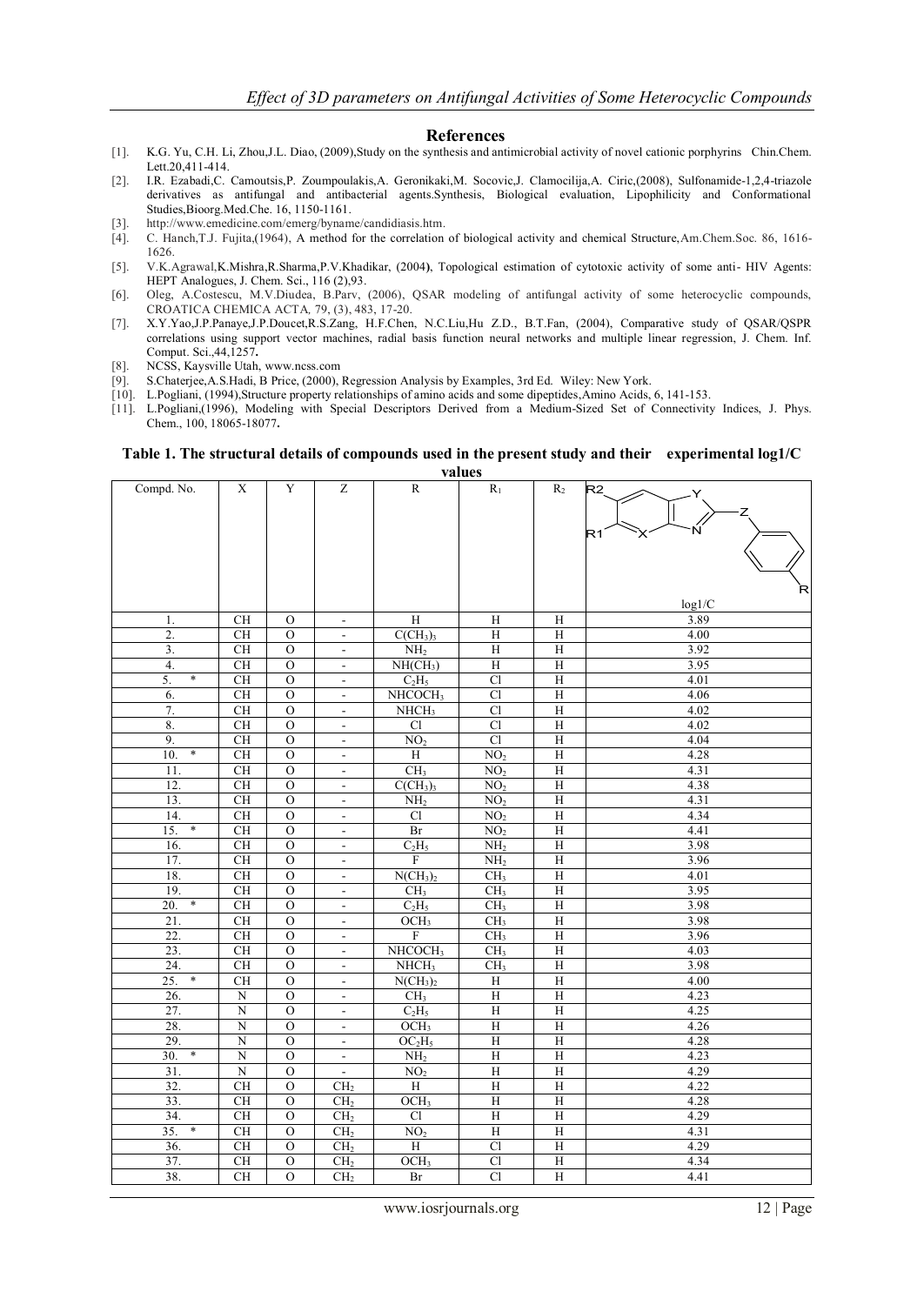| Cl<br>39.<br><b>CH</b><br>$\Omega$<br>H<br>4.36<br>CH <sub>2</sub><br>NO <sub>2</sub><br>$40.$ *<br><b>CH</b><br>$\overline{O}$<br>H<br>NO <sub>2</sub><br>H<br>4.61<br>CH <sub>2</sub><br>$\Omega$<br>H<br>41.<br><b>CH</b><br>$\overline{O}CH_3$<br>NO <sub>2</sub><br>4.66<br>CH <sub>2</sub><br>42.<br>$\Omega$<br>H<br>CH<br>NO <sub>2</sub><br>4.73<br>CH <sub>2</sub><br>Br<br>$\Omega$<br>H<br>43.<br><b>CH</b><br>Cl<br>4.66<br>CH <sub>2</sub><br>NO <sub>2</sub><br>$\Omega$<br>H<br>44.<br><b>CH</b><br>CH <sub>2</sub><br>4.68<br>NO <sub>2</sub><br>NO <sub>2</sub><br>$45.$ *<br>$\Omega$<br>H<br><b>CH</b><br>H<br>3.98<br>CH <sub>2</sub> O<br>CH <sub>3</sub><br>$\Omega$<br>H<br>H<br>NO <sub>2</sub><br>3.73<br>46.<br>CH<br>CH <sub>2</sub> O<br>Cl<br>3.79<br>47.<br><b>CH</b><br>$\Omega$<br>H<br>CH <sub>2</sub> O<br>NO <sub>2</sub><br>48.<br>$\Omega$<br>Cl<br>C1<br>3.83<br><b>CH</b><br>CH <sub>2</sub> O<br>NO <sub>2</sub><br>49.<br>$\overline{O}$<br>H<br>H<br><b>CH</b><br>CH <sub>2</sub> S<br>NO <sub>2</sub><br>4.36<br>$50.$ *<br>$\Omega$<br><b>CH</b><br>H<br>H<br>CH <sub>2</sub> S<br>CH <sub>3</sub><br>4.01<br>H<br>51.<br>$_{\rm N}$<br>$\mathbf{O}$<br>H<br>H<br>4.26<br>CH <sub>2</sub> O<br>$\mathbf N$<br>$\Omega$<br>H<br>52.<br>H<br>4.32<br>CH <sub>2</sub> O<br>C1<br>53.<br>H<br>NH<br>CH <sub>2</sub> O<br>C1<br><b>CH</b><br>CH <sub>3</sub><br>4.04<br>H<br>54.<br>CH <sub>2</sub> S<br>H<br><b>CH</b><br>NH<br>NO <sub>2</sub><br>4.36<br>$55. *$<br>H<br>H<br>4.01<br><b>CH</b><br>NH<br>CH <sub>2</sub> S<br>CH <sub>3</sub> |  |
|------------------------------------------------------------------------------------------------------------------------------------------------------------------------------------------------------------------------------------------------------------------------------------------------------------------------------------------------------------------------------------------------------------------------------------------------------------------------------------------------------------------------------------------------------------------------------------------------------------------------------------------------------------------------------------------------------------------------------------------------------------------------------------------------------------------------------------------------------------------------------------------------------------------------------------------------------------------------------------------------------------------------------------------------------------------------------------------------------------------------------------------------------------------------------------------------------------------------------------------------------------------------------------------------------------------------------------------------------------------------------------------------------------------------------------------------------------------------------------------------------------------------------------------------------------------------------------------|--|
|                                                                                                                                                                                                                                                                                                                                                                                                                                                                                                                                                                                                                                                                                                                                                                                                                                                                                                                                                                                                                                                                                                                                                                                                                                                                                                                                                                                                                                                                                                                                                                                          |  |
|                                                                                                                                                                                                                                                                                                                                                                                                                                                                                                                                                                                                                                                                                                                                                                                                                                                                                                                                                                                                                                                                                                                                                                                                                                                                                                                                                                                                                                                                                                                                                                                          |  |
|                                                                                                                                                                                                                                                                                                                                                                                                                                                                                                                                                                                                                                                                                                                                                                                                                                                                                                                                                                                                                                                                                                                                                                                                                                                                                                                                                                                                                                                                                                                                                                                          |  |
|                                                                                                                                                                                                                                                                                                                                                                                                                                                                                                                                                                                                                                                                                                                                                                                                                                                                                                                                                                                                                                                                                                                                                                                                                                                                                                                                                                                                                                                                                                                                                                                          |  |
|                                                                                                                                                                                                                                                                                                                                                                                                                                                                                                                                                                                                                                                                                                                                                                                                                                                                                                                                                                                                                                                                                                                                                                                                                                                                                                                                                                                                                                                                                                                                                                                          |  |
|                                                                                                                                                                                                                                                                                                                                                                                                                                                                                                                                                                                                                                                                                                                                                                                                                                                                                                                                                                                                                                                                                                                                                                                                                                                                                                                                                                                                                                                                                                                                                                                          |  |
|                                                                                                                                                                                                                                                                                                                                                                                                                                                                                                                                                                                                                                                                                                                                                                                                                                                                                                                                                                                                                                                                                                                                                                                                                                                                                                                                                                                                                                                                                                                                                                                          |  |
|                                                                                                                                                                                                                                                                                                                                                                                                                                                                                                                                                                                                                                                                                                                                                                                                                                                                                                                                                                                                                                                                                                                                                                                                                                                                                                                                                                                                                                                                                                                                                                                          |  |
|                                                                                                                                                                                                                                                                                                                                                                                                                                                                                                                                                                                                                                                                                                                                                                                                                                                                                                                                                                                                                                                                                                                                                                                                                                                                                                                                                                                                                                                                                                                                                                                          |  |
|                                                                                                                                                                                                                                                                                                                                                                                                                                                                                                                                                                                                                                                                                                                                                                                                                                                                                                                                                                                                                                                                                                                                                                                                                                                                                                                                                                                                                                                                                                                                                                                          |  |
|                                                                                                                                                                                                                                                                                                                                                                                                                                                                                                                                                                                                                                                                                                                                                                                                                                                                                                                                                                                                                                                                                                                                                                                                                                                                                                                                                                                                                                                                                                                                                                                          |  |
|                                                                                                                                                                                                                                                                                                                                                                                                                                                                                                                                                                                                                                                                                                                                                                                                                                                                                                                                                                                                                                                                                                                                                                                                                                                                                                                                                                                                                                                                                                                                                                                          |  |
|                                                                                                                                                                                                                                                                                                                                                                                                                                                                                                                                                                                                                                                                                                                                                                                                                                                                                                                                                                                                                                                                                                                                                                                                                                                                                                                                                                                                                                                                                                                                                                                          |  |
|                                                                                                                                                                                                                                                                                                                                                                                                                                                                                                                                                                                                                                                                                                                                                                                                                                                                                                                                                                                                                                                                                                                                                                                                                                                                                                                                                                                                                                                                                                                                                                                          |  |
|                                                                                                                                                                                                                                                                                                                                                                                                                                                                                                                                                                                                                                                                                                                                                                                                                                                                                                                                                                                                                                                                                                                                                                                                                                                                                                                                                                                                                                                                                                                                                                                          |  |
|                                                                                                                                                                                                                                                                                                                                                                                                                                                                                                                                                                                                                                                                                                                                                                                                                                                                                                                                                                                                                                                                                                                                                                                                                                                                                                                                                                                                                                                                                                                                                                                          |  |
|                                                                                                                                                                                                                                                                                                                                                                                                                                                                                                                                                                                                                                                                                                                                                                                                                                                                                                                                                                                                                                                                                                                                                                                                                                                                                                                                                                                                                                                                                                                                                                                          |  |
| H<br><b>CH</b><br>$\Omega$<br>CH <sub>2</sub> O<br>H<br>COOCH3<br>56.<br>4.05                                                                                                                                                                                                                                                                                                                                                                                                                                                                                                                                                                                                                                                                                                                                                                                                                                                                                                                                                                                                                                                                                                                                                                                                                                                                                                                                                                                                                                                                                                            |  |
| 57.<br>Cl<br>H<br>$\Omega$<br>4.10<br><b>CH</b><br>CH <sub>2</sub> O<br>COOCH3                                                                                                                                                                                                                                                                                                                                                                                                                                                                                                                                                                                                                                                                                                                                                                                                                                                                                                                                                                                                                                                                                                                                                                                                                                                                                                                                                                                                                                                                                                           |  |
| H<br>58.<br><b>CH</b><br>NH<br>Cl<br>COOCH3<br>CH <sub>2</sub> O<br>4.10                                                                                                                                                                                                                                                                                                                                                                                                                                                                                                                                                                                                                                                                                                                                                                                                                                                                                                                                                                                                                                                                                                                                                                                                                                                                                                                                                                                                                                                                                                                 |  |
| 59.<br>H<br>H<br>4.08<br><b>CH</b><br>NH<br>COOCH3<br>CH <sub>2</sub> S                                                                                                                                                                                                                                                                                                                                                                                                                                                                                                                                                                                                                                                                                                                                                                                                                                                                                                                                                                                                                                                                                                                                                                                                                                                                                                                                                                                                                                                                                                                  |  |
| $60.$ *<br>H<br>H<br>4.33<br><b>CH</b><br>$\Omega$<br>$C_2H_4$<br>NO <sub>2</sub>                                                                                                                                                                                                                                                                                                                                                                                                                                                                                                                                                                                                                                                                                                                                                                                                                                                                                                                                                                                                                                                                                                                                                                                                                                                                                                                                                                                                                                                                                                        |  |
| H<br>$\mathbf N$<br>$\mathbf{O}$<br>H<br>H<br>4.25<br>61.<br>$C_2H_4$                                                                                                                                                                                                                                                                                                                                                                                                                                                                                                                                                                                                                                                                                                                                                                                                                                                                                                                                                                                                                                                                                                                                                                                                                                                                                                                                                                                                                                                                                                                    |  |
| 62.<br>$\Omega$<br>H<br>4.11<br><b>CH</b><br>Br<br>$\sim$<br>NH <sub>2</sub>                                                                                                                                                                                                                                                                                                                                                                                                                                                                                                                                                                                                                                                                                                                                                                                                                                                                                                                                                                                                                                                                                                                                                                                                                                                                                                                                                                                                                                                                                                             |  |
| $\mathcal{O}$<br>63.<br>H<br>4.36<br>CH<br>CH <sub>2</sub><br>Br<br>H                                                                                                                                                                                                                                                                                                                                                                                                                                                                                                                                                                                                                                                                                                                                                                                                                                                                                                                                                                                                                                                                                                                                                                                                                                                                                                                                                                                                                                                                                                                    |  |
| $\Omega$<br>H<br>H<br>64.<br>CH<br>CH <sub>2</sub> O<br>C1<br>4.02                                                                                                                                                                                                                                                                                                                                                                                                                                                                                                                                                                                                                                                                                                                                                                                                                                                                                                                                                                                                                                                                                                                                                                                                                                                                                                                                                                                                                                                                                                                       |  |
| $65. *$<br>NH<br>H<br>H<br>4.28<br><b>CH</b><br>CH <sub>2</sub> O<br>NO <sub>2</sub>                                                                                                                                                                                                                                                                                                                                                                                                                                                                                                                                                                                                                                                                                                                                                                                                                                                                                                                                                                                                                                                                                                                                                                                                                                                                                                                                                                                                                                                                                                     |  |
| Cl<br>H<br>H<br>66.<br><b>CH</b><br>NH<br>CH <sub>2</sub> O<br>4.02                                                                                                                                                                                                                                                                                                                                                                                                                                                                                                                                                                                                                                                                                                                                                                                                                                                                                                                                                                                                                                                                                                                                                                                                                                                                                                                                                                                                                                                                                                                      |  |
| Cl<br>H<br>H<br>67.<br><b>CH</b><br><b>NH</b><br>CH <sub>2</sub> S<br>4.04                                                                                                                                                                                                                                                                                                                                                                                                                                                                                                                                                                                                                                                                                                                                                                                                                                                                                                                                                                                                                                                                                                                                                                                                                                                                                                                                                                                                                                                                                                               |  |
| $\overline{H}$<br>$\overline{H}$<br>$\overline{H}$<br>68.<br>CH<br>NH<br>4.08<br>$C_2H_4$                                                                                                                                                                                                                                                                                                                                                                                                                                                                                                                                                                                                                                                                                                                                                                                                                                                                                                                                                                                                                                                                                                                                                                                                                                                                                                                                                                                                                                                                                                |  |

*Effect of 3D parameters on Antifungal Activities of Some Heterocyclic Compounds*

## **\*Test Set**

**Table 2. Correlation matrix**

|                 | log1/C  | <b>LUMO</b> | $D_{.}mag$ | D.Y     | <b>FNSA3</b> | PMI.X   | Y length | YZ      | IP1     | IP <sub>2</sub> | IP3  |
|-----------------|---------|-------------|------------|---------|--------------|---------|----------|---------|---------|-----------------|------|
| log1/C          | 1.00    |             |            |         |              |         |          |         |         |                 |      |
| <b>LUMO</b>     | $-0.49$ | 1.00        |            |         |              |         |          |         |         |                 |      |
| $D_{.}$ mag     | 0.43    | $-0.88$     | 1.00       |         |              |         |          |         |         |                 |      |
| D.Y             | 0.78    | $-0.31$     | 0.37       | 1.00    |              |         |          |         |         |                 |      |
| FNSA3           | $-0.51$ | 0.95        | $-0.90$    | $-0.41$ | 1.00         |         |          |         |         |                 |      |
| PMI.X           | 0.48    | $-0.49$     | 0.51       | 0.42    | $-0.50$      | 1.00    |          |         |         |                 |      |
| Ylength         | 0.26    | $-0.43$     | 0.45       | 0.22    | $-0.45$      | 0.83    | 1.00     |         |         |                 |      |
| YZ              | 0.02    | $-0.06$     | 0.04       | 0.17    | 0.00         | 0.35    | 0.15     | 1.00    |         |                 |      |
| IP1             | 0.18    | $-0.02$     | $-0.06$    | 0.12    | 0.09         | $-0.28$ | $-0.42$  | $-0.40$ | 1.00    |                 |      |
| IP <sub>2</sub> | 0.65    | $-0.66$     | 0.61       | 0.58    | $-0.72$      | 0.35    | 0.32     | 0.17    | $-0.21$ | 1.00            |      |
| IP3             | 0.47    | $-0.14$     | 0.16       | 0.34    | $-0.09$      | 0.44    | 0.31     | 0.09    | 0.12    | $-0.01$         | 1.00 |

| <b>LUMO</b>  |                          | <b>LUMO Eigen value VAMP</b>                                                                                                  |
|--------------|--------------------------|-------------------------------------------------------------------------------------------------------------------------------|
| D. mag       |                          | Dipole mag.                                                                                                                   |
| D.Y          |                          | Dipole Y                                                                                                                      |
| <b>FNSA3</b> |                          | <b>Jurs FNSA 3</b>                                                                                                            |
| <b>PMI.X</b> |                          | <b>PMIX</b>                                                                                                                   |
| Y length     |                          | <b>Shadow Y length</b>                                                                                                        |
| YZ.          |                          | <b>Shadow YZ</b>                                                                                                              |
|              | $IP_1$ , $IP_2$ , $IP_3$ | Indicator parameters.                                                                                                         |
|              |                          | If X=N, IP <sub>1</sub> =1, R <sub>1</sub> = NO <sub>2</sub> , IP <sub>2</sub> =1, and Z=CH <sub>2</sub> , IP <sub>3</sub> =1 |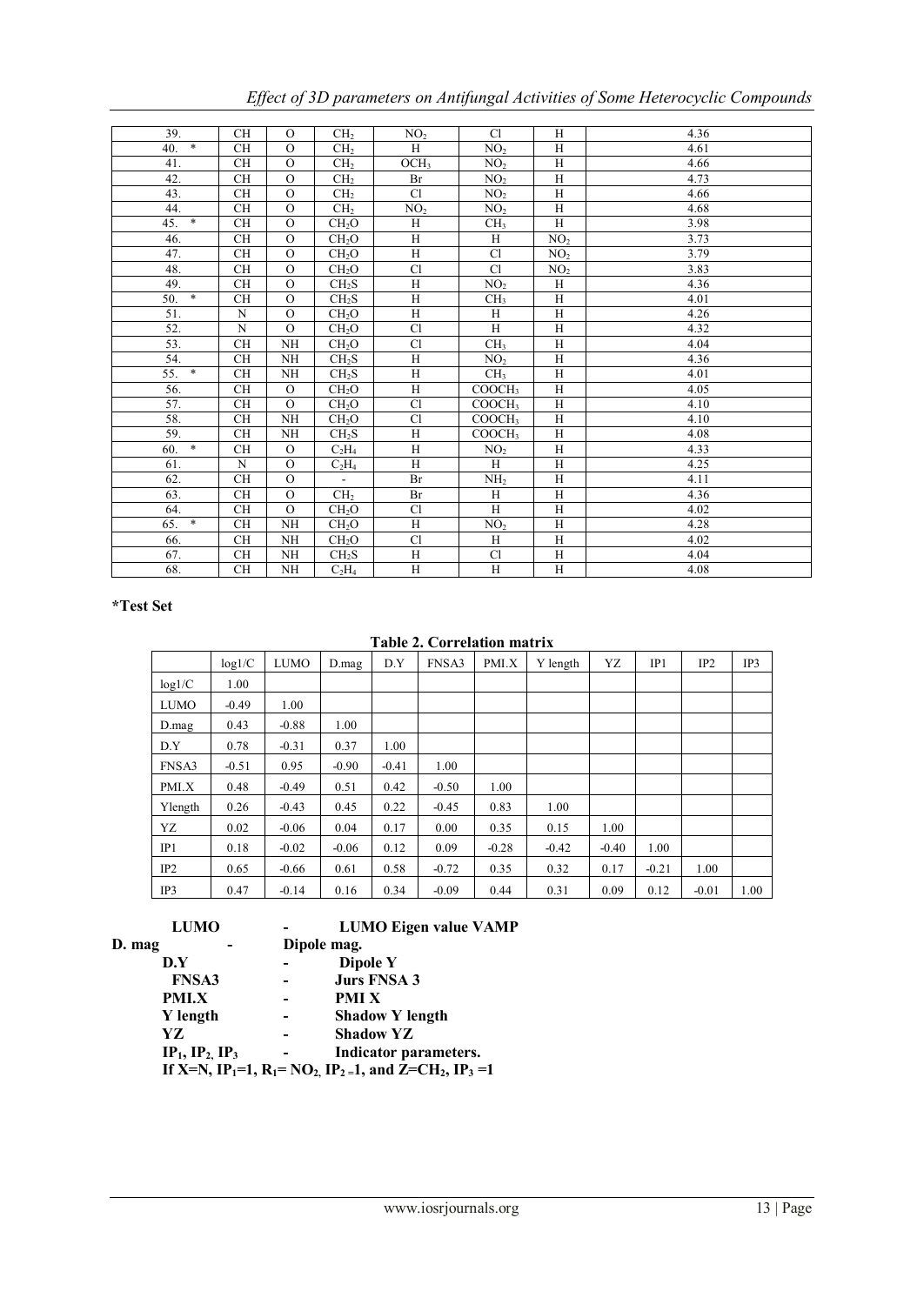|                         | Table 3. Regression parameters and quality of correlation of training set             |        |        |         |         |          |
|-------------------------|---------------------------------------------------------------------------------------|--------|--------|---------|---------|----------|
| Model                   | Parameters                                                                            | Se     | $R^2$  | $R_A^2$ | F-ratio | $O=R/Se$ |
| No.                     | Used                                                                                  |        |        |         |         |          |
| 1                       | IP <sub>1</sub>                                                                       | 0.0530 | 0.0347 | 0.0165  | 1.906   | 3.5147   |
| $\overline{2}$          | D. mag                                                                                | 0.0507 | 0.1197 | 0.0990  | 6.936   | 6.8240   |
| $\overline{\mathbf{3}}$ | Y length                                                                              | 0.0488 | 0.1818 | 0.1662  | 11.766  | 8.7373   |
| $\overline{4}$          | IP <sub>3</sub>                                                                       | 0.0459 | 0.2758 | 0.2621  | 20.185  | 11.4415  |
| 5                       | IP <sub>2</sub>                                                                       | 0.0404 | 0.4403 | 0.4297  | 41.686  | 16.4245  |
| 6                       | $\mathbf{D}.\mathbf{Y}$                                                               | 0.0308 | 0.6744 | 0.6683  | 109.779 | 26.6629  |
| 7                       | D. mag<br>D.Y                                                                         | 0.0305 | 0.6865 | 0.6744  | 56.930  | 27.1657  |
| $\overline{8}$          | D.Y<br>$\text{IP}_2$                                                                  | 0.0280 | 0.7351 | 0.7249  | 72.149  | 30.6207  |
| $\overline{9}$          | D.Y<br>IP <sub>3</sub>                                                                | 0.0275 | 0.7458 | 0.7360  | 76.270  | 31.4035  |
| 10                      | D.Y<br>Y length                                                                       | 0.0268 | 0.7580 | 0.7487  | 81.438  | 32.4863  |
| 11                      | D.Y<br>$\rm IP_2$                                                                     | 0.0255 | 0.7842 | 0.7715  | 61.783  | 34.7275  |
| 12                      | Y length<br>IP <sub>1</sub><br>IP <sub>2</sub>                                        | 0.0255 | 0.7851 | 0.7724  | 62.093  | 34.7474  |
| 13                      | IP <sub>3</sub><br>D.Y<br>IP <sub>3</sub>                                             | 0.0254 | 0.7870 | 0.7745  | 62.816  | 34.9264  |
| 14                      | Y length<br>D.Y<br>IP <sub>1</sub><br>Y length                                        | 0.0244 | 0.8031 | 0.7915  | 69.349  | 36.7278  |
| 15                      | D.Y<br>IP <sub>2</sub>                                                                | 0.0231 | 0.8242 | 0.8138  | 79.691  | 39.3011  |
| 16                      | IP3<br>D.Y<br>IP <sub>1</sub><br>IP <sub>3</sub>                                      | 0.0228 | 0.8309 | 0.8174  | 61.430  | 39.9797  |
| 17                      | Y length<br>D.Y<br>IP <sub>2</sub><br>IP <sub>3</sub>                                 | 0.0226 | 0.8341 | 0.8208  | 62.846  | 40.4111  |
| 18                      | Y length<br>D.Y<br>IP <sub>1</sub><br>IP <sub>2</sub><br>Y length                     | 0.0215 | 0.8505 | 0.8386  | 71.121  | 42.8942  |
| 19                      | D.Y<br>$\mathbf{IP}_1$<br>IP <sub>2</sub><br>IP <sub>3</sub>                          | 0.0197 | 0.8736 | 0.8635  | 86.409  | 47.4450  |
| 20                      | D. mag<br>D.Y<br>IP <sub>1</sub><br>IP <sub>2</sub><br>IP <sub>3</sub>                | 0.0191 | 0.8837 | 0.8718  | 74.459  | 49.2174  |
| 21                      | $\overline{D.Y}$<br>IP <sub>1</sub><br>IP <sub>2</sub><br>IP <sub>3</sub><br>Y length | 0.0172 | 0.9065 | 0.8970  | 95.030  | 55.3548  |
| 22                      | D. mag<br>D.Y<br>IP <sub>1</sub><br>IP <sub>2</sub><br>IP <sub>3</sub><br>Y length    | 0.0144 | 0.9358 | 0.9278  | 116.576 | 67.1783  |

**Table 3. Regression parameters and quality of correlation of training set**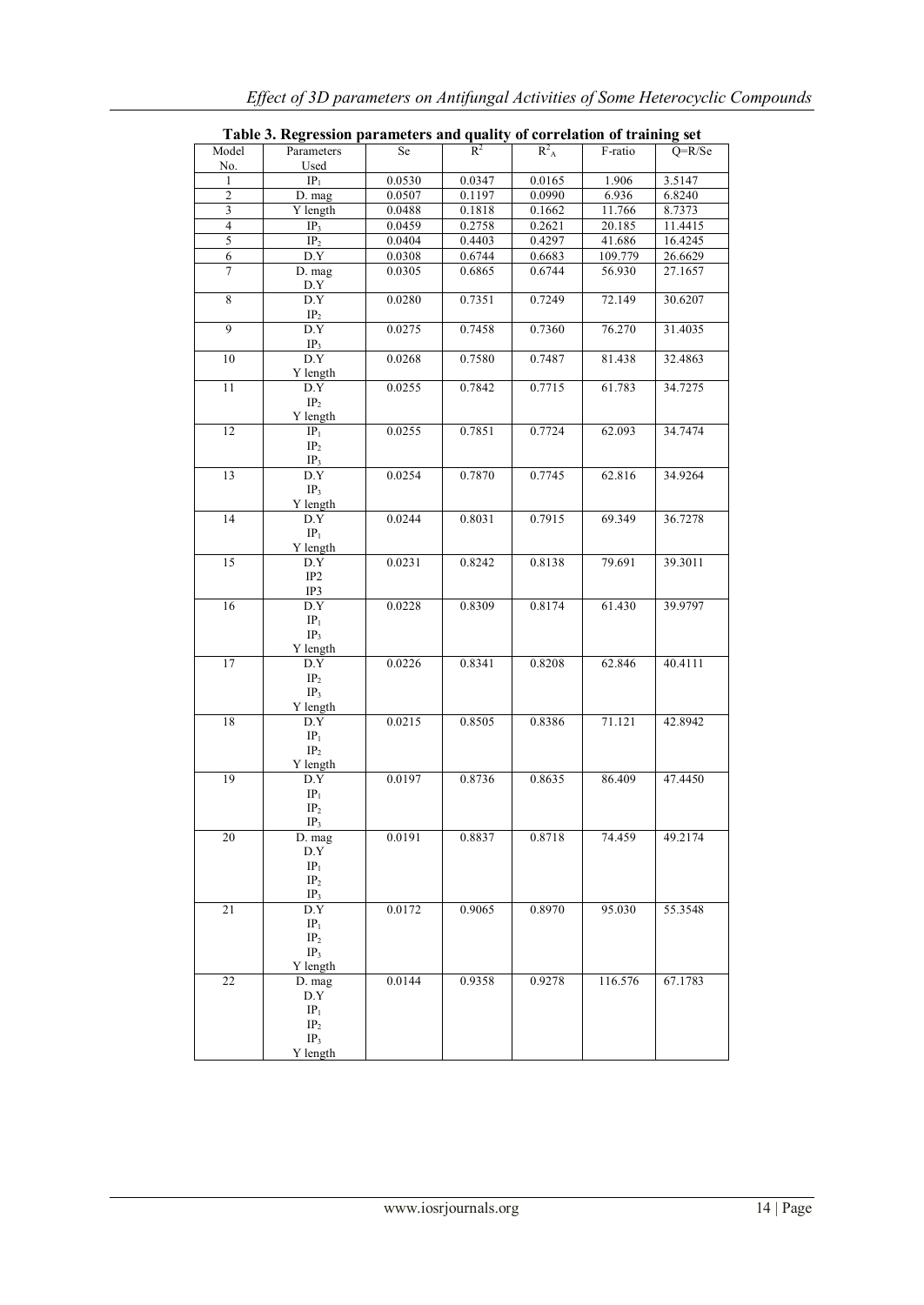| Compd. No               | Observed | <b>Estimated</b> |          |
|-------------------------|----------|------------------|----------|
| 1                       | log1/C   | log1/C           | Residual |
|                         | 3.89     | 4.01             | $-0.12$  |
| $\overline{c}$          | 4.00     | 4.01             | $-0.01$  |
| $\overline{\mathbf{3}}$ | 3.92     | 4.00             | $-0.07$  |
| $\overline{4}$          | 3.95     | 4.01             | $-0.06$  |
| $5*$                    | 4.01     | 4.06             | $-0.05$  |
| 6                       | 4.06     | 4.03             | 0.03     |
| $\overline{7}$          | 4.02     | 4.02             | $-0.01$  |
| 8                       | 4.02     | 4.03             | 0.00     |
| $\overline{9}$          | 4.04     | 3.91             | 0.13     |
| $10*$                   | 4.28     | 4.34             | $-0.06$  |
| 11                      | 4.31     | 4.32             | $-0.01$  |
| 12                      | 4.38     | 4.36             | 0.02     |
| 13                      | 4.31     | 4.34             | $-0.03$  |
| 14                      | 4.34     | 4.35             | $-0.01$  |
| $15*$                   | 4.41     | 4.35             | 0.05     |
| 16                      | 3.98     | 3.99             | $-0.01$  |
| 17                      | 3.96     | 3.97             | $-0.01$  |
| 18                      | 4.01     | 3.99             | $0.01\,$ |
| 19                      | 3.95     | 4.01             | $-0.06$  |
| $20*$                   | 3.98     | 3.99             | $-0.01$  |
| $\overline{21}$         | 3.98     | 3.97             | 0.02     |
| 22                      | 3.96     | 3.95             | 0.01     |
| 23                      | 4.03     | 3.95             | $0.08\,$ |
| 24                      | 3.98     | 4.03             | $-0.06$  |
| $25*$                   | 4.00     | 4.00             | $0.01\,$ |
| 26                      | 4.23     | 4.24             | $-0.01$  |
| 27                      | 4.25     | 4.29             | $-0.04$  |
| 28                      | 4.26     | 4.26             | 0.00     |
| 29                      | 4.28     | 4.35             | $-0.06$  |
| $30*$                   | 4.23     | 4.23             | 0.00     |
| 31                      | 4.29     | 4.31             | $-0.03$  |
| 32                      | 4.22     | 4.19             | 0.03     |
| 33                      | 4.28     | 4.18             | 0.11     |
| 34                      | 4.29     | 4.31             | $-0.02$  |
| $35*$                   | 4.31     | 4.37             | $-0.06$  |
| 36                      | 4.29     | 4.35             | $-0.06$  |
| $\overline{37}$         | 4.34     | 4.28             | 0.06     |
| 38                      | 4.41     | 4.39             | 0.02     |
| 39                      | 4.36     | 4.42             | $-0.06$  |
| $40^*$                  | 4.61     | 4.69             | $-0.08$  |
| 41                      | 4.66     | 4.64             | 0.01     |
| 42                      | 4.73     | 4.73             | $-0.01$  |
| 43                      | 4.66     | 4.67             | $-0.01$  |
| 44                      | 4.68     | 4.64             | 0.04     |
| $45*$                   | 3.98     | 4.14             | $-0.16$  |
| 46                      | 3.73     | 3.81             | $-0.08$  |
| 47                      | 3.79     | 3.83             | $-0.05$  |
| 48                      | 3.83     | 3.85             | $-0.02$  |
| 49                      | 4.36     | 4.34             | 0.02     |
| $50*$                   | 4.01     | 4.01             | 0.00     |
| 51                      | 4.26     | 4.26             | 0.00     |
| 52                      | 4.32     | 4.22             | 0.10     |
| 53                      | 4.04     | 4.02             | 0.02     |
| 54                      | 4.36     | 4.38             | $-0.02$  |
| 55*                     | 4.01     | 4.09             | $-0.08$  |
| 56                      | 4.05     | 4.02             | 0.03     |
| 57                      | 4.10     | 3.99             | 0.11     |
| 58                      | 4.10     | 4.07             | 0.03     |
| 59                      | 4.08     | 4.13             | $-0.06$  |
| $60*$                   | 4.33     | 4.38             | $-0.08$  |
| 61                      | 4.25     | 4.20             | 0.05     |
| 62                      | 4.11     | 4.15             | $-0.04$  |

## **Table 4. Observed and estimated values of log1/C of Training and Test setusing model no. 22(Table 3)**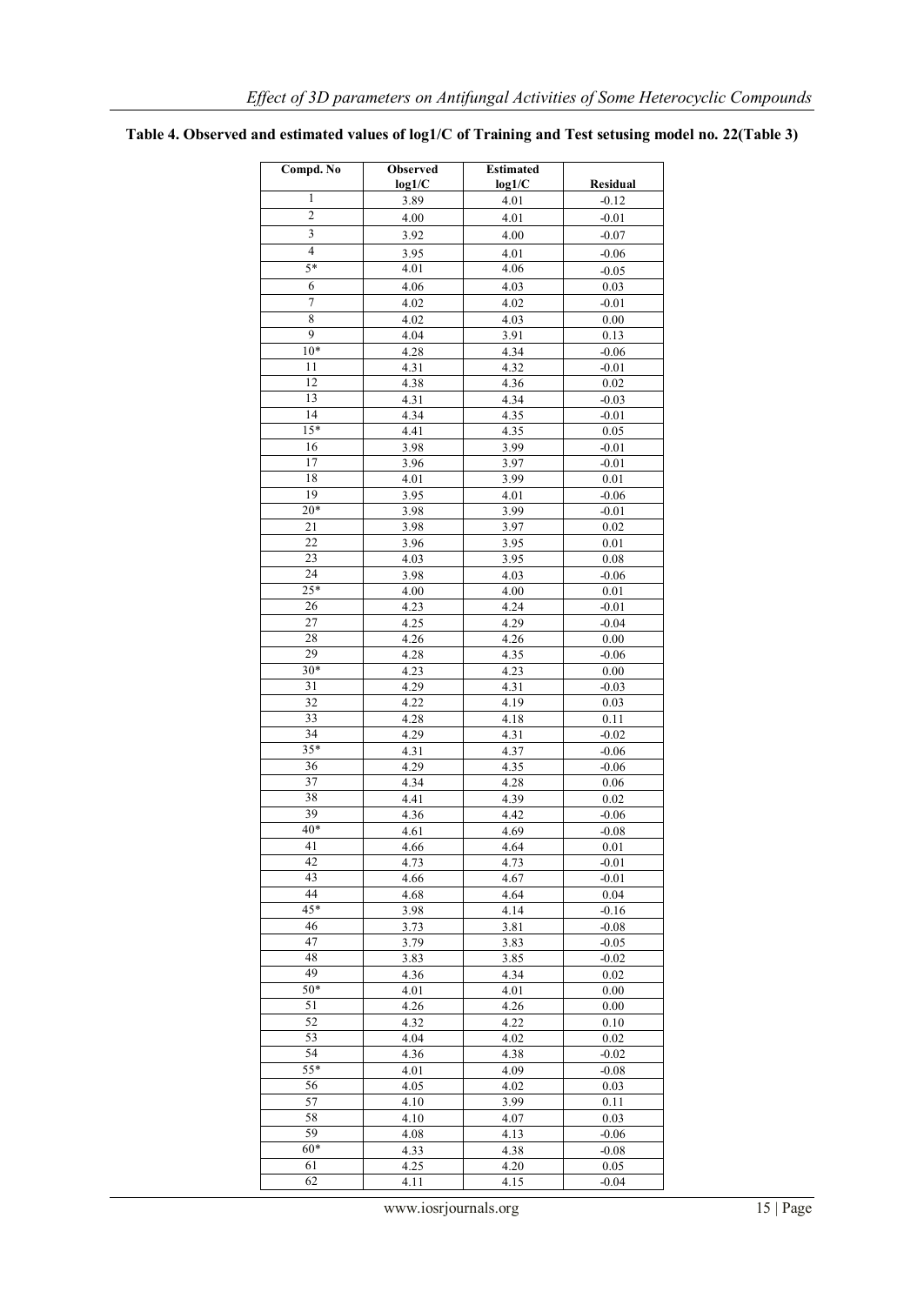|  | Effect of 3D parameters on Antifungal Activities of Some Heterocyclic Compounds |  |  |
|--|---------------------------------------------------------------------------------|--|--|
|  |                                                                                 |  |  |

| 63    | 4.36 | 4.19 | 0.17    |
|-------|------|------|---------|
| 64    | 4.02 | 3.94 | 0.08    |
| $65*$ | 4.28 | 4.35 | $-0.06$ |
| 66    | 4.02 | 4.08 | $-0.06$ |
|       | 4.04 | 4.11 | $-0.07$ |
| 68    | 4.08 | 4.08 | 0.00    |

**Table 5. Cross validation parameters of proposed models (Table 3)**

| Model | Parameters used                           | PRESS/SSY | $R^2_{\text{CV}}$ | <b>SPRESS</b> | <b>PSE</b> |
|-------|-------------------------------------------|-----------|-------------------|---------------|------------|
| No.   |                                           |           |                   |               |            |
| 6     | D.Y                                       | 0.4828    | 0.5172            | 0.1283        | 0.1259     |
| 10    | D.Y.Y length                              | 0.3192    | 0.6808            | 0.1116        | 0.1085     |
| 15    | D.Y. IP2, IP3                             | 0.2133    | 0.7867            | 0.0961        | 0.0925     |
| 19    | D.Y, IP1IP <sub>2</sub> , IP <sub>3</sub> | 0.1447    | 0.8553            | 0.0823        | 0.0784     |
| 21    | $D.Y, IP1, IP2, IP3$                      |           |                   |               |            |
|       | Y length                                  | 0.1031    | 0.8969            | 0.0715        | 0.0675     |
| 22    | $D \text{.mag}, D \text{.Y}, IP_1, IP_2,$ |           |                   |               |            |
|       | $IP_3$ Y length                           | 0.0686    | 0.9314            | 0.0598        | 0.0559     |

|  |  | Table 6. Ridge analysis for the six variable model (model 22) |  |  |
|--|--|---------------------------------------------------------------|--|--|
|  |  |                                                               |  |  |

| Independent variable | <b>VIF</b> | т    | λ    | k     |
|----------------------|------------|------|------|-------|
|                      |            |      |      |       |
| D mag                | 1.74       | 0.57 | 2.43 | 1.00  |
| D.Y                  | 1.95       | 0.51 | 1.29 | 1.88  |
| Y length             | 1.80       | 0.55 | 0.99 | 2.33  |
| $IP_1$               | 1.45       | 0.69 | 0.68 | 3.56  |
| IP <sub>2</sub>      | 2.41       | 0.42 | 0.36 | 6.68  |
| IP <sub>3</sub>      | 1.43       | 0.70 | 0.22 | 10.64 |
|                      |            |      |      |       |

**VIF = Variance inflation factor**

**λ = Eigen Values**

**T = Tolerance**

 **k = Condition number**



**Fig. 1. Correlation between observed and estimated log1/C values using model 22**